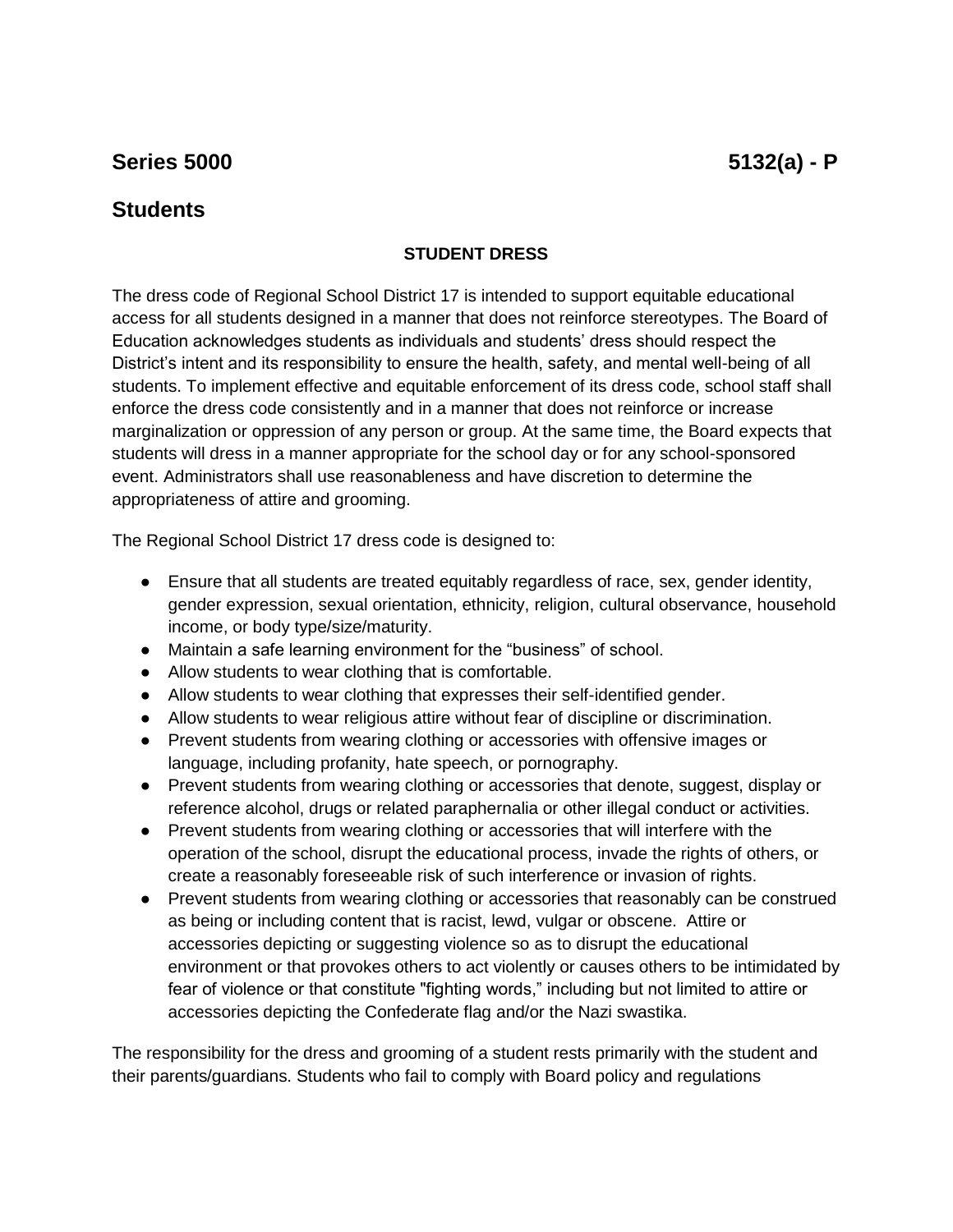concerning student dress will be subject to school discipline up to and including expulsion in accordance with the Board's policy on student discipline.

**A basic requirement for dress is that certain body parts must be covered for all students at all times.** Clothes must be worn in such a way that genitals, buttocks, and breasts are fully covered with opaque (non see-through) fabric. Clothing must also be suitable for classroom activities, including physical education, science/technology labs, or other activities where unique hazards could exist. In addition to the types of dress described on the prior page of this policy, the following clothing/attire/accessory items are prohibited*:* 

- Outerwear (e.g. heavy coats, jackets, etc.) shall not be worn, carried, or kept in the classroom during the regular school hours.
- Hats or hoods (of hoodies or jackets) should not be worn during the school day\*.
- Sunglasses may not be worn in the school building.
- Clothing worn or designed to show undergarments are not allowed.
- Students may not wear spiked or studded bracelets, oversized or multi-finger rings, belts or any article of attire with spikes, studs attached, or any other clothing item that may present a safety hazard to the student, other students, or staff.

\*Approved head coverings worn as part of a student's religious practice or belief, or as required or permitted in conjunction with school district health and safety protocols, shall not be prohibited under this policy. Nothing in this policy shall be construed to prohibit protective hairstyles. "Protective hairstyles" includes, but is not limited to, wigs, headwraps, and hairstyles such as individual braids, cornrows, locs, twists, Bantu knots, afros and afro puffs.

**A second basic requirement is that students must wear a shirt (with fabric in the front, back, and on the sides under the arms, and pants/jeans or the equivalent (skirt, sweatpants, leggings, dress, or shorts), and shoes.** Shoes should be appropriate for weather, course, assignments, athletic or other conditions. Footwear that mars floors is prohibited.

● Slippers are not allowed, unless there is an approved school spirit day/event which allows for it.

The Board also recognizes the importance of developing health and safety protocols to protect the health and safety of students, staff, and the community during a public health crisis, such as a pandemic. Compliance with protocols, such as wearing a mask, may be mandatory for all individuals while on school property or participating in a school-sponsored activity, unless a legally recognized exemption or exception applies. Failure to comply with such health and safety protocols may lead to disciplinary action, and exclusion from school property or the school-sponsored activity, in accordance with applicable laws, rules, regulations, and/or Board policies.

Legal Reference: